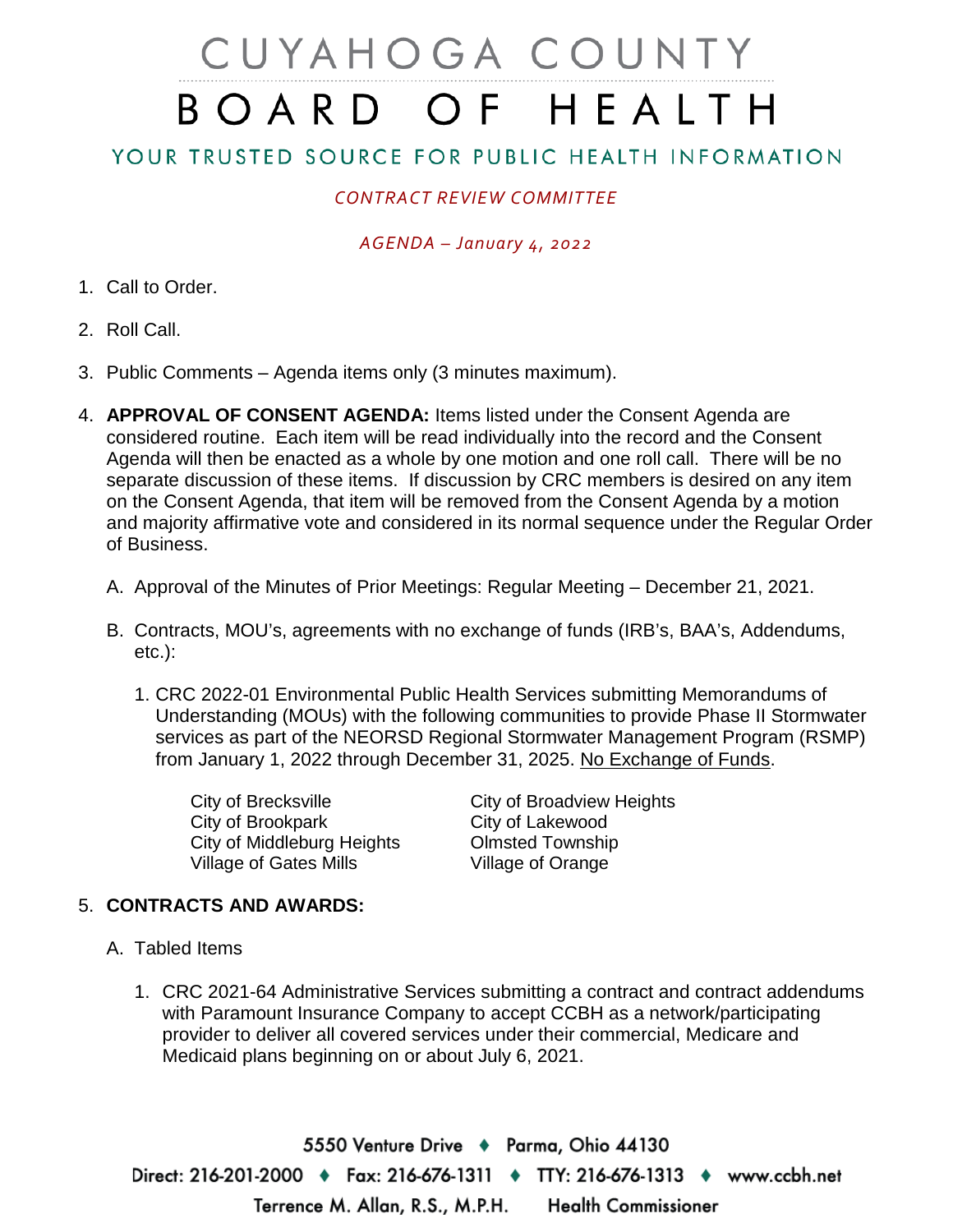Amount to be received shall be consistent with approved Paramount Insurance Company reimbursement rates.

Purpose: To establish CCBH as an in-network provider with Paramount Insurance Company.

- B. New Items For Review
	- 1. Bid/Quote Openings ≥ \$25,000.00

None

- 2. Bid/Quote Openings < \$25,000.00
	- a. CRC 2022-02 RFQ 2021-05 Lead Lab Analysis
- 3. Expenditures: Contracts < \$25,000.00
	- a. CRC 2022-03 Environmental Public Health Services submitting a contract with Traci Gallagher-Bonvenuto for plumbing inspections and plan review services while acting on behalf of the Board in the role of "Cuyahoga County Board of Health Plumbing Inspector" from January 1, 2022 through December 31, 2023. Amount to be paid to Traci Gallagher-Bonvenuto is not to exceed \$8,000.00

Purpose: To allow the Board to conduct plumbing program inspection and plan review in our Townships and other communities that do not choose to conduct these activities.

Funding Source: 100% funded through permit costs collected in the Plumbing Program.

b. CRC 2022-04 Prevention and Wellness Services submitting an addendum to the contract with the Cuyahoga County Department of Senior and Adult Services (DSAS) (2021-79) under the 2021/2022 Ryan White Part A grant to increase the amount paid to DSAS from \$56,401.00 to \$59,851.00.

Purpose: To provide Home Healthcare and Home and Community Healthcare to HIV positive persons.

Funding Source: 100% reimbursable through the 2021 Ryan White Part A grant.

c. CRC 2022-05 Administration Services submitting a contract with USI Insurance Services for health insurance consultant services from January 1, 2022 through December 31, 2022. Amount to be paid to USI Insurance Services is not to exceed \$23,500.00.

Purpose: To provide healthcare insurance consulting services to CCBH as needed.

5550 Venture Drive + Parma, Ohio 44130

Direct: 216-201-2000 ♦ Fax: 216-676-1311 ♦ TTY: 216-676-1313 ♦ www.ccbh.net

Terrence M. Allan, R.S., M.P.H. **Health Commissioner**